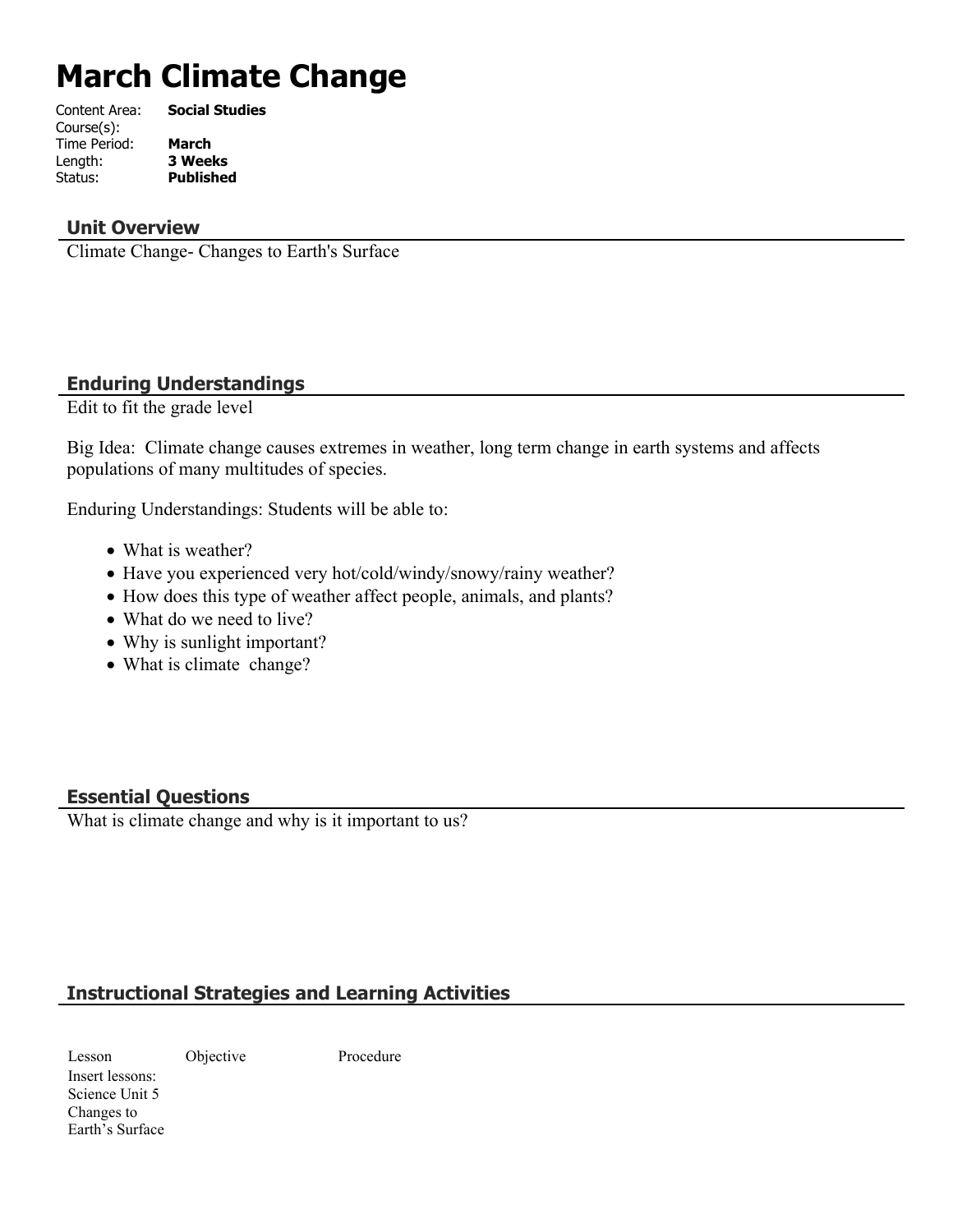Introduction to climate change: SWBAT: -Identify what is climate change and how people and animals are impacted Ask: What is weather? Have you experienced very hot/cold/windy/snowy/rainy weather? How are people and animals affected by extreme weather? Read aloud: If Polar Bears Disappeared Discuss how the polar bears are being affected. Age appropriate explanation: Our world is protected by a layer surrounding the earth, like a blanket that keeps it just the right temperature. With global warming, there are more blankets being put around the earth. We are figuring out how to change back to the right number of What is climate change? SWBAT: -Identify what is climate change and how people and animals are impacted -Identify how other areas of the world are affected Sw read fact booklet about climate change. Optional: SW draw and write a sentence about climate change in New Jersey (raised temperatures, increased flooding, ect.) or sw draw and write about 2 climate changes discussed. \*Create a bulletin board to create awareness. What can be done about climate change? SWBAT: -Explain how leaders have an important role in our community -Explain how communities come together for a common Ask students for ideas. goal -Determine what makes a good rule or law -SW make recommendations for Read other secondary sources about climate change (library). Share the ideas from the back of the book, How You can Help: If Polar Bears Disappeared.

change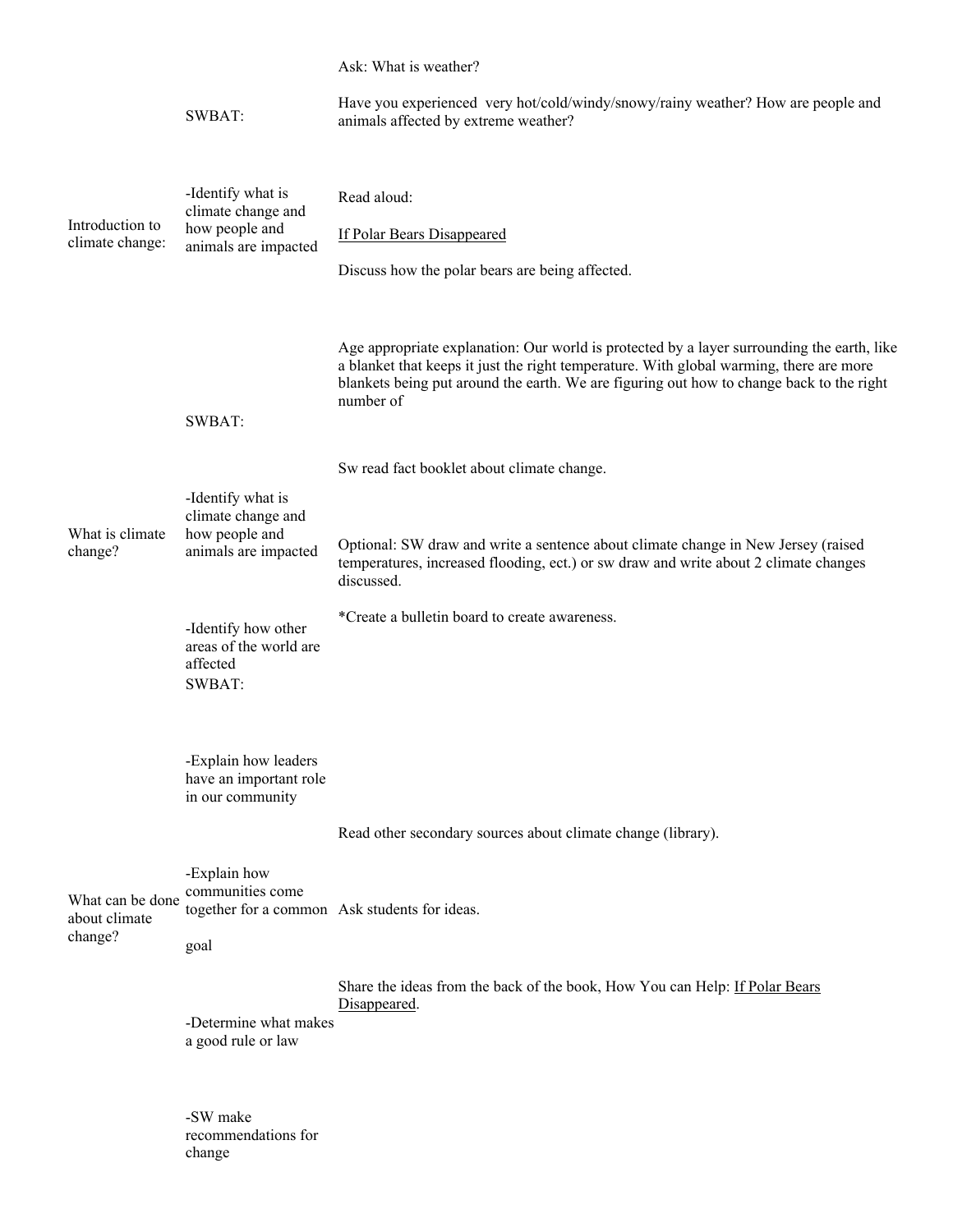## **Integration of Career Readiness, Life Literacies and Key Skills**

| TECH.9.4.2.CT.1     | Gather information about an issue, such as climate change, and collaboratively brainstorm<br>ways to solve the problem (e.g., K-2-ETS1-1, 6.3.2.GeoGI.2).                                                              |
|---------------------|------------------------------------------------------------------------------------------------------------------------------------------------------------------------------------------------------------------------|
| TECH.9.4.2.CI.1     | Demonstrate openness to new ideas and perspectives (e.g., 1.1.2.CR1a, 2.1.2.EH.1,<br>6.1.2. Civics CM. 2).                                                                                                             |
| TECH.9.4.2.CT.2     | Identify possible approaches and resources to execute a plan (e.g., 1.2.2.CR1b, 8.2.2.ED.3).                                                                                                                           |
| TECH.9.4.2.CT.3     | Use a variety of types of thinking to solve problems (e.g., inductive, deductive).                                                                                                                                     |
| <b>WRK.K-12.P.1</b> | Act as a responsible and contributing community members and employee.                                                                                                                                                  |
| TECH.9.4.2.CI.2     | Demonstrate originality and inventiveness in work (e.g., 1.3A.2CR1a).                                                                                                                                                  |
| WRK.9.2.2.CAP.1     | Make a list of different types of jobs and describe the skills associated with each job.                                                                                                                               |
| PFL.9.1.2.CR.1      | Recognize ways to volunteer in the classroom, school and community.                                                                                                                                                    |
| <b>WRK.K-12.P.3</b> | Consider the environmental, social and economic impacts of decisions.                                                                                                                                                  |
| <b>WRK.K-12.P.9</b> | Work productively in teams while using cultural/global competence.                                                                                                                                                     |
| TECH.9.4.2.IML.3    | Use a variety of sources including multimedia sources to find information about topics<br>such as climate change, with guidance and support from adults (e.g., 6.3.2.GeoGI.2,<br>6.1.2. History SE.3, W.2.6, 1-LSI-2). |
| <b>WRK.K-12.P.4</b> | Demonstrate creativity and innovation.                                                                                                                                                                                 |
| <b>WRK.K-12.P.5</b> | Utilize critical thinking to make sense of problems and persevere in solving them.                                                                                                                                     |
| <b>WRK.K-12.P.7</b> | Plan education and career paths aligned to personal goals.                                                                                                                                                             |
| TECH.9.4.2.DC.7     | Describe actions peers can take to positively impact climate change (e.g., 6.3.2.CivicsPD.1).                                                                                                                          |

## **Technology and Design Integration**

| CS.K-2.8.1.2.NI.4 | Explain why access to devices need to be secured.                                                                                                                            |
|-------------------|------------------------------------------------------------------------------------------------------------------------------------------------------------------------------|
| CS.K-2.8.1.2.DA.4 | Make predictions based on data using charts or graphs.                                                                                                                       |
| CS.K-2.8.1.2.DA.2 | Store, copy, search, retrieve, modify, and delete data using a computing device.                                                                                             |
| CS.K-2.8.1.2.NI.2 | Describe how the Internet enables individuals to connect with others worldwide.                                                                                              |
|                   | Individuals collect, use, and display data about individuals and the world around them.                                                                                      |
| CS.K-2.8.1.2.DA.3 | Identify and describe patterns in data visualizations.                                                                                                                       |
| CS.K-2.8.1.2.IC.1 | Compare how individuals live and work before and after the implementation of new<br>computing technology.                                                                    |
|                   | Data can be used to make predictions about the world.                                                                                                                        |
| CS.K-2.8.1.2.CS.1 | Select and operate computing devices that perform a variety of tasks accurately and<br>quickly based on user needs and preferences.                                          |
| CS.K-2.8.1.2.DA.1 | Collect and present data, including climate change data, in various visual formats.                                                                                          |
|                   | Individuals use computing devices to perform a variety of tasks accurately and quickly.<br>Computing devices interpret and follow the instructions they are given literally. |
| CS.K-2.8.1.2.NI.3 | Create a password that secures access to a device. Explain why it is important to create                                                                                     |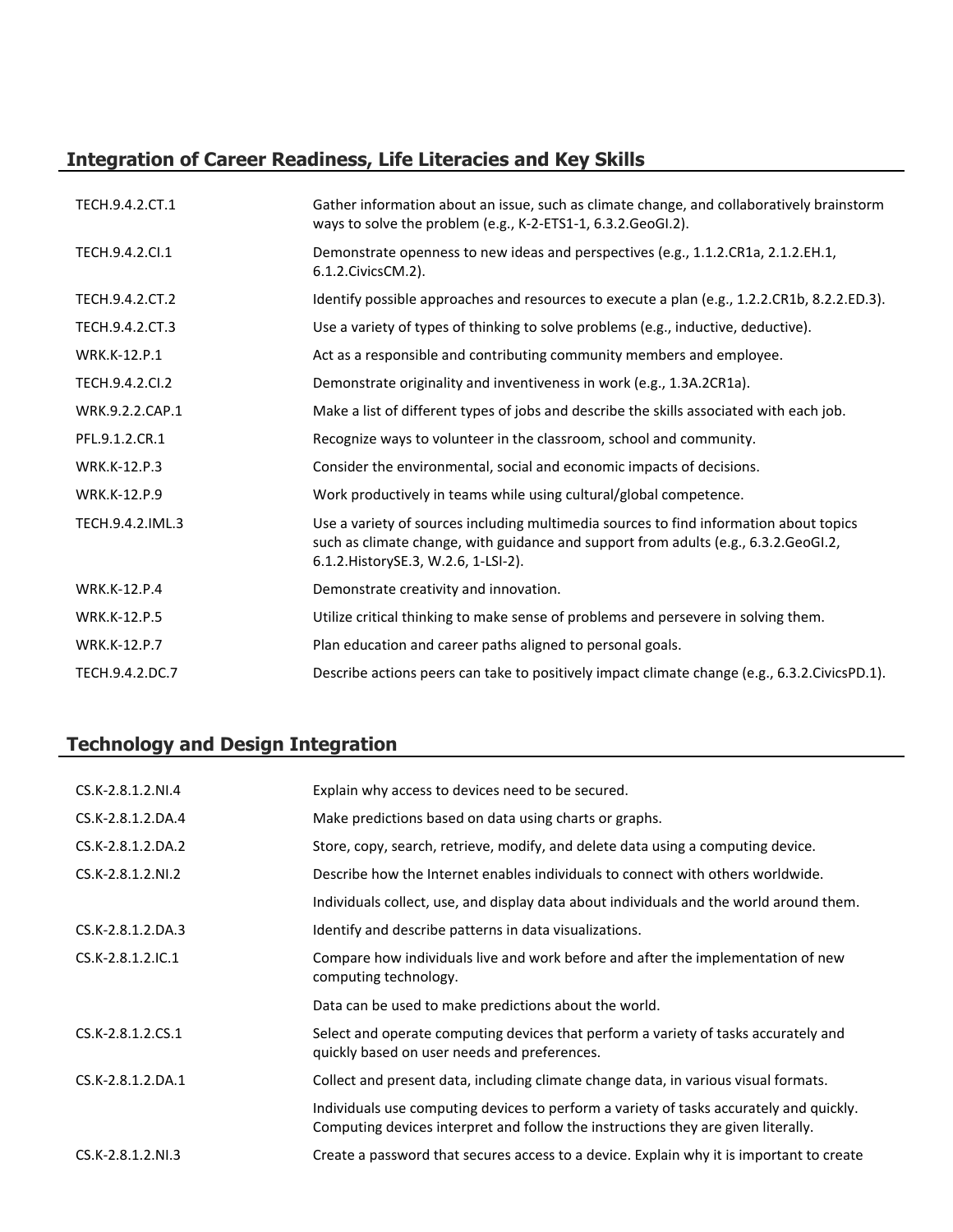# **Interdisciplinary Connections**

|              | Heating or cooling a substance may cause changes that can be observed. Sometimes these<br>changes are reversible, and sometimes they are not.                                                                             |
|--------------|---------------------------------------------------------------------------------------------------------------------------------------------------------------------------------------------------------------------------|
|              | Obtaining, evaluating, and communicating information in K-2 builds on prior experiences<br>and uses observations and texts to communicate new information.                                                                |
|              | Patterns in the natural world can be observed.                                                                                                                                                                            |
|              | Patterns in the natural and human designed world can be observed.                                                                                                                                                         |
| LA.RI.2.1    | Ask and answer such questions as who, what, where, when, why, and how to demonstrate<br>understanding of key details in a text.                                                                                           |
|              | Because there is always more than one possible solution to a problem, it is useful to<br>compare and test designs.                                                                                                        |
| LA.RI.2.2    | Identify the main topic of a multiparagraph text as well as the focus of specific paragraphs<br>within the text.                                                                                                          |
|              | Things may change slowly or rapidly.                                                                                                                                                                                      |
| LA.RI.2.3    | Describe the connection between a series of historical events, scientific ideas or concepts,<br>or steps in technical procedures in a text.                                                                               |
| LA.RI.2.4    | Determine the meaning of words and phrases in a text relevant to a grade 2 topic or<br>subject area.                                                                                                                      |
| LA.RI.2.5    | Know and use various text features (e.g., captions, bold print, subheadings, glossaries,<br>indexes, electronic menus, icons) to locate key facts or information in a text efficiently.                                   |
|              | Patterns                                                                                                                                                                                                                  |
|              | Patterns                                                                                                                                                                                                                  |
|              | Construct an argument with evidence to support a claim.                                                                                                                                                                   |
| SCI.2-PS1-4  | Construct an argument with evidence that some changes caused by heating or cooling can<br>be reversed and some cannot.                                                                                                    |
|              | Events have causes that generate observable patterns.                                                                                                                                                                     |
|              | Examples of reversible changes could include materials such as water and butter at<br>different temperatures. Examples of irreversible changes could include cooking an egg,<br>freezing a plant leaf, and heating paper. |
| LA.RI.2.7    | Explain how specific illustrations and images (e.g., a diagram showing how a machine<br>works) contribute to and clarify a text.                                                                                          |
| LA.RI.2.8    | Describe and identify the logical connections of how reasons support specific points the<br>author makes in a text.                                                                                                       |
|              | Designs can be conveyed through sketches, drawings, or physical models. These<br>representations are useful in communicating ideas for a problem's solutions to other<br>people.                                          |
| SCI.2.ETS1.C | Optimizing the Design Solution                                                                                                                                                                                            |
|              | Engaging in argument from evidence in K-2 builds on prior experiences and progresses to<br>comparing ideas and representations about the natural and designed world(s).                                                   |
| LA.RI.2.6    | Identify the main purpose of a text, including what the author wants to answer, explain, or<br>describe.                                                                                                                  |
| SCI.2.ESS2.C | The Roles of Water in Earth's Surface Processes                                                                                                                                                                           |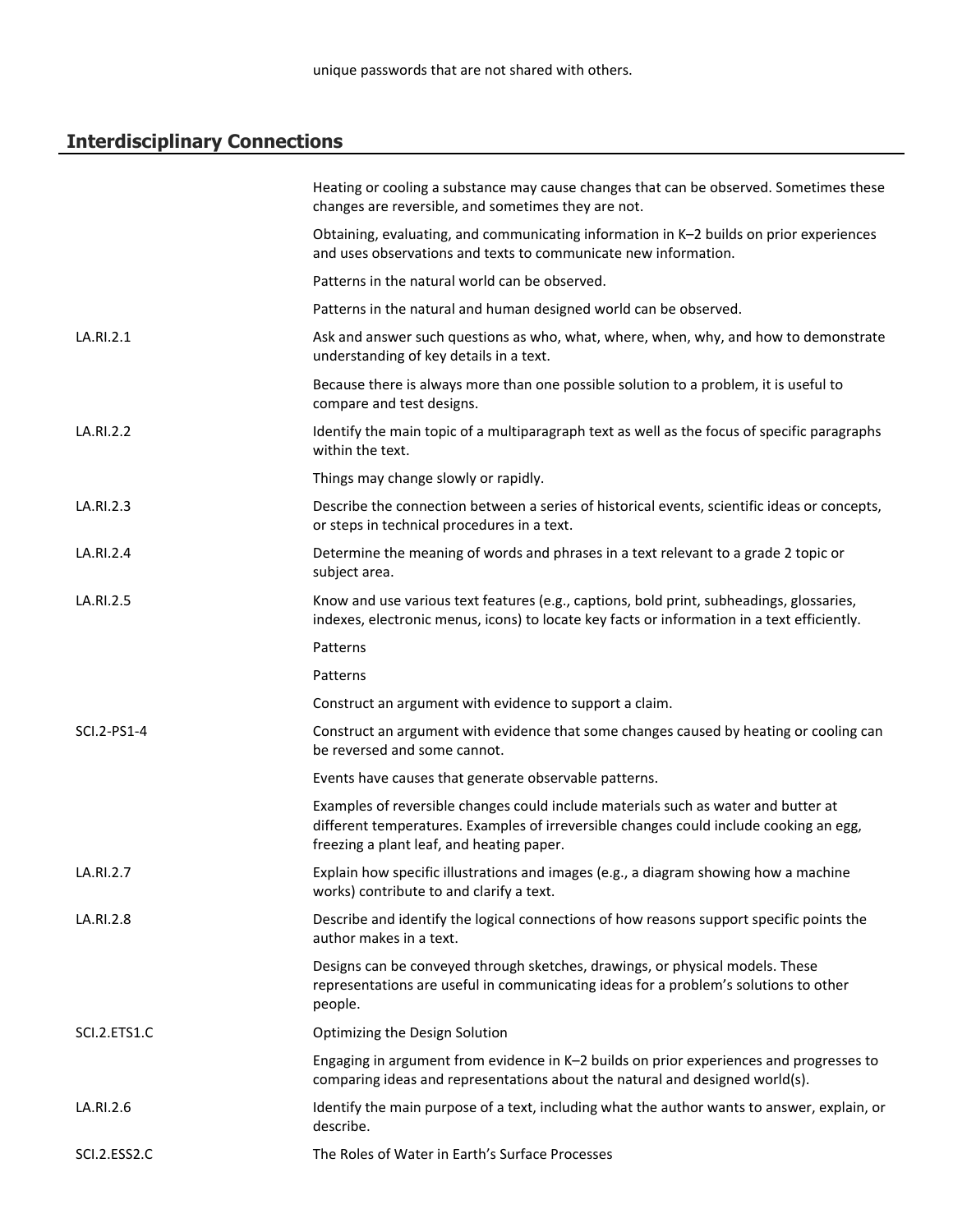|           | Stability and Change                                                                        |
|-----------|---------------------------------------------------------------------------------------------|
| LA.RI.2.9 | Compare and contrast the most important points presented by two texts on the same<br>topic. |

#### **Differentiation**

- Understand that gifted students, just like all students, come to school to learn and be challenged.
- Pre-assess your students. Find out their areas of strength as well as those areas you may need to address before students move on.
- Consider grouping gifted students together for at least part of the school day.
- Plan for differentiation. Consider pre-assessments, extension activities, and compacting the curriculum.
- Use phrases like "You've shown you don't need more practice" or "You need more practice" instead of words like "qualify" or "eligible" when referring to extension work.
- Encourage high-ability students to take on challenges. Because they're often used to getting good grades, gifted students may be risk averse.
- **Definitions of Differentiation Components**:
	- o Content the specific information that is to be taught in the lesson/unit/course of instruction.
	- o Process how the student will acquire the content information.
	- o Product how the student will demonstrate understanding of the content.
	- o Learning Environment the environment where learning is taking place including physical location and/or student grouping

#### **Modifications & Accommodations**

Refer to QSAC EXCEL SMALL SPED ACCOMMOCATIONS spreadsheet in this discipline.

#### **Benchmark Assessments**

**Benchmark Assessments** are given periodically (e.g., at the end of every quarter or as frequently as once per month) throughout a school year to establish baseline achievement data and measure progress toward a standard or set of academic standards and goals.

#### **Schoolwide Benchmark assessments:**

Aimsweb benchmarks 3X a year

Linkit Benchmarks 3X a year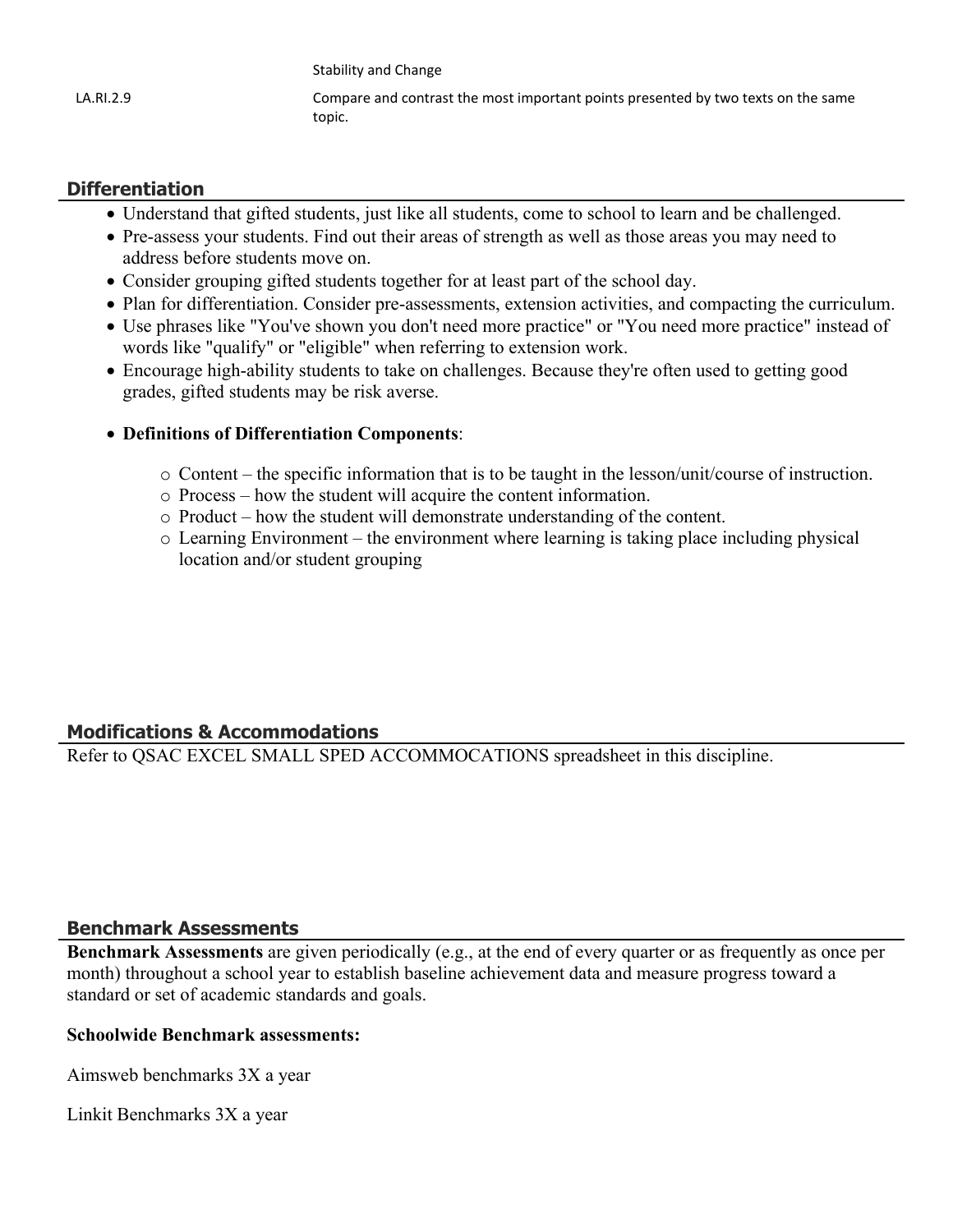#### **Formative Assessments**

Assessment allows both instructor and student to monitor progress towards achieving learning objectives, and can be approached in a variety of ways. **Formative assessment** refers to tools that identify misconceptions, struggles, and learning gaps along the way and assess how to close those gaps. It includes effective tools for helping to shape learning, and can even bolster students' abilities to take ownership of their learning when they understand that the goal is to improve learning, not apply final marks (Trumbull and Lash, 2013). It can include students assessing themselves, peers, or even the instructor, through writing, quizzes, conversation, and more. In short, formative assessment occurs throughout a class or course, and seeks to improve student achievement of learning objectives through approaches that can support specific student needs (Theal and Franklin, 2010, p. 151).

#### **Formative Assessments used in this unit:**

**Discussion** 

Teacher questions

projects

worksheets

#### **Summative Assessments**

**summative assessments** evaluate student learning, knowledge, proficiency, or success at the conclusion of an instructional period, like a unit, course, or program. Summative assessments are almost always formally graded and often heavily weighted (though they do not need to be). Summative assessment can be used to great effect in conjunction and alignment with formative assessment, and instructors can consider a variety of ways to combine these approaches.

#### **Summative assessments for this unit:**

Project based

Teacher checklist